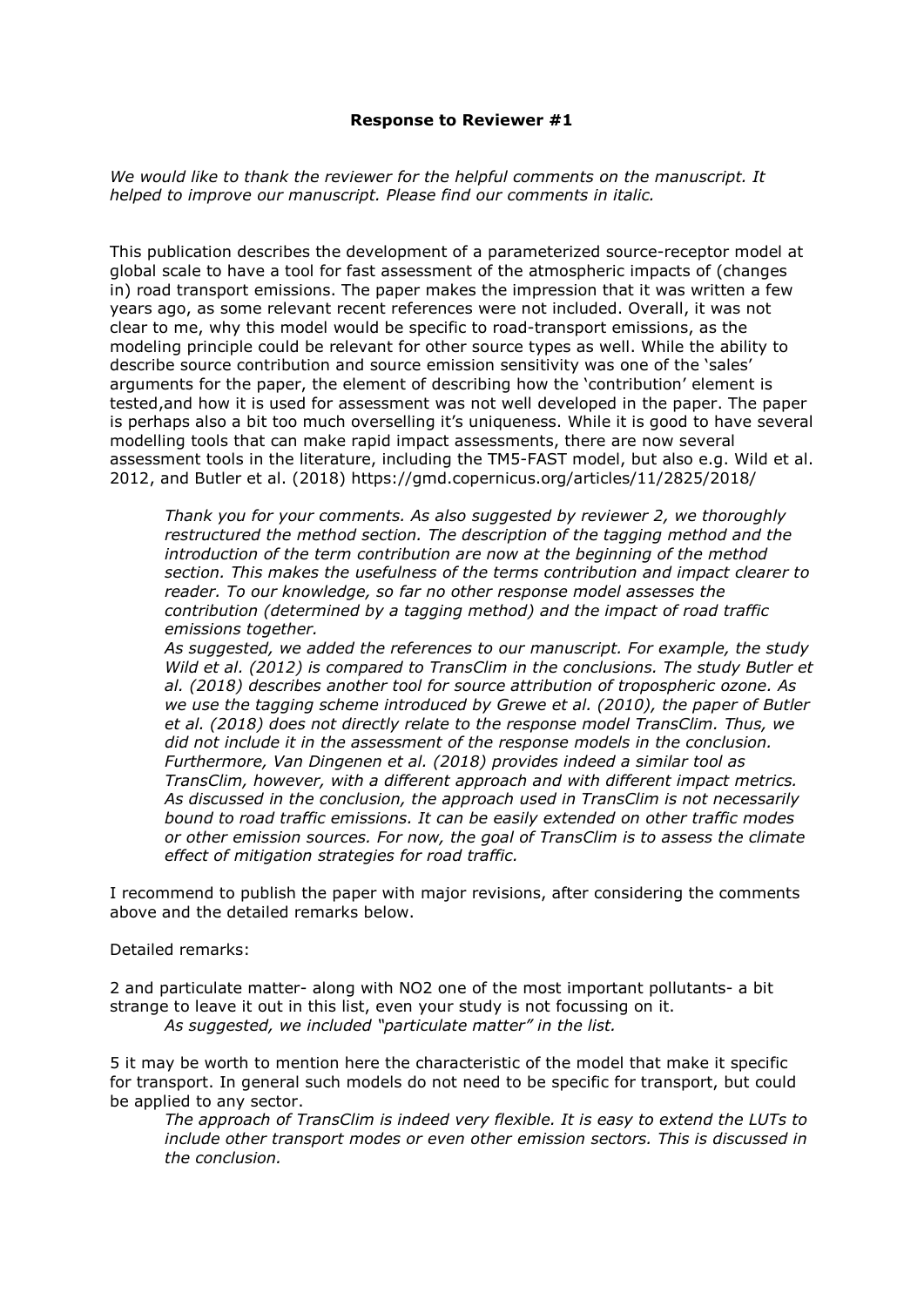4 I understand that you define impact on two dimensions: response and contribution. This needs to be clearer highlighted in the abstract. The combined approach to contribution and responses (I think) is what makes Transclim and this analysis special. (?)

## We added more explanation to the abstract.

24 and probably more than this, including methane (for certain engine types) and HCFCs/HFCs from airconditioers.

Yes, this is an incomplete list of the pollutants emitted by road traffic. We adapted the sentence.

25 here you correctly include PM (but not in abstract). And PM is influencing ozone through heterogeneous reactions.

Thank you, we added particulate matter in the abstract.

- 35 Most studies? Are there studies that don't and why? In a few cases, road traffic emissions can also decrease winter-time ozone in the troposphere. We added an example to the text.
- 37 What did Reis and Tagaris find? Sentence is is now without purpose. Thank you, we gave more information on the study Tagaris et al. (2015).

39 Explain better what the 0.8 % refers to. Global ERF; German ERF, 0.8 of world traffic? I can imagine many possibilities…The 5 mK is a global number, or Germany?

Hendricks et al. (2018) determines the contribution of German road traffic emissions to the total anthropogenic stratosphere-adjusted radiative forcing and the global mean surface temperature change. We adapted the sentences accordingly.

41 to 52. This paragraph, which is essentially the overall method is not terribly well elaborated. I propose you first indicate that you want a method and tool that can both assess sensitivity to emission changes, and current contribution and call that impact. I don't really see why an emission perturbation is solely defining impact. Later you define 'total effect' an unnecessary and ambiguous term. Clear language may help the understanding. L. 43- I only partly agree that perturbation method do not take non-linear relations into account- for instance a perturbation on a preindustrial situation would give a very different result from the perturbation of present-day. I propose: "depending on the chemical regime, large errors may occur when extrapolating emission perturbation relationships to larger perturbations." L44 'it quantifies only impact of emissions': apart from what is impact, I think it is important that you talk here about emission perturbations (sensitivities).

This paragraph gives an overview of the methods commonly used and introduces the perturbation and tagging method. Thank you for pointing at the necessity to clearly define the terms used. Very much appreciated! We rephrased the paragraph to better explain the terms impact, contribution and effect. Correct, the perturbation approach is a linearization of the current chemical state. And we agree that for larger perturbations errors may occur. However, this is not the point we made. In non-linear systems the perturbation/sensitivity approach and contribution method must give different results, which are significantly even for small perturbations (e.g. Grewe et al. 2010).

57 unclear until this point what you do with methane- from a variety of perspectives. Although direct emissions may not be terribly high, indirect emissions may be more significant, e.g. from oil and gas production. A large part of the fuel is used for transport. Changes in emissions of NOx, VOCs, and CO will affect the lifetime of CH4 on timescales of up to ca. 20 years. There are methods how to include the effect of lifetime changes on CH4 itself (an important effect) and O3. Here or before it should be already be mentioned if/how this is included.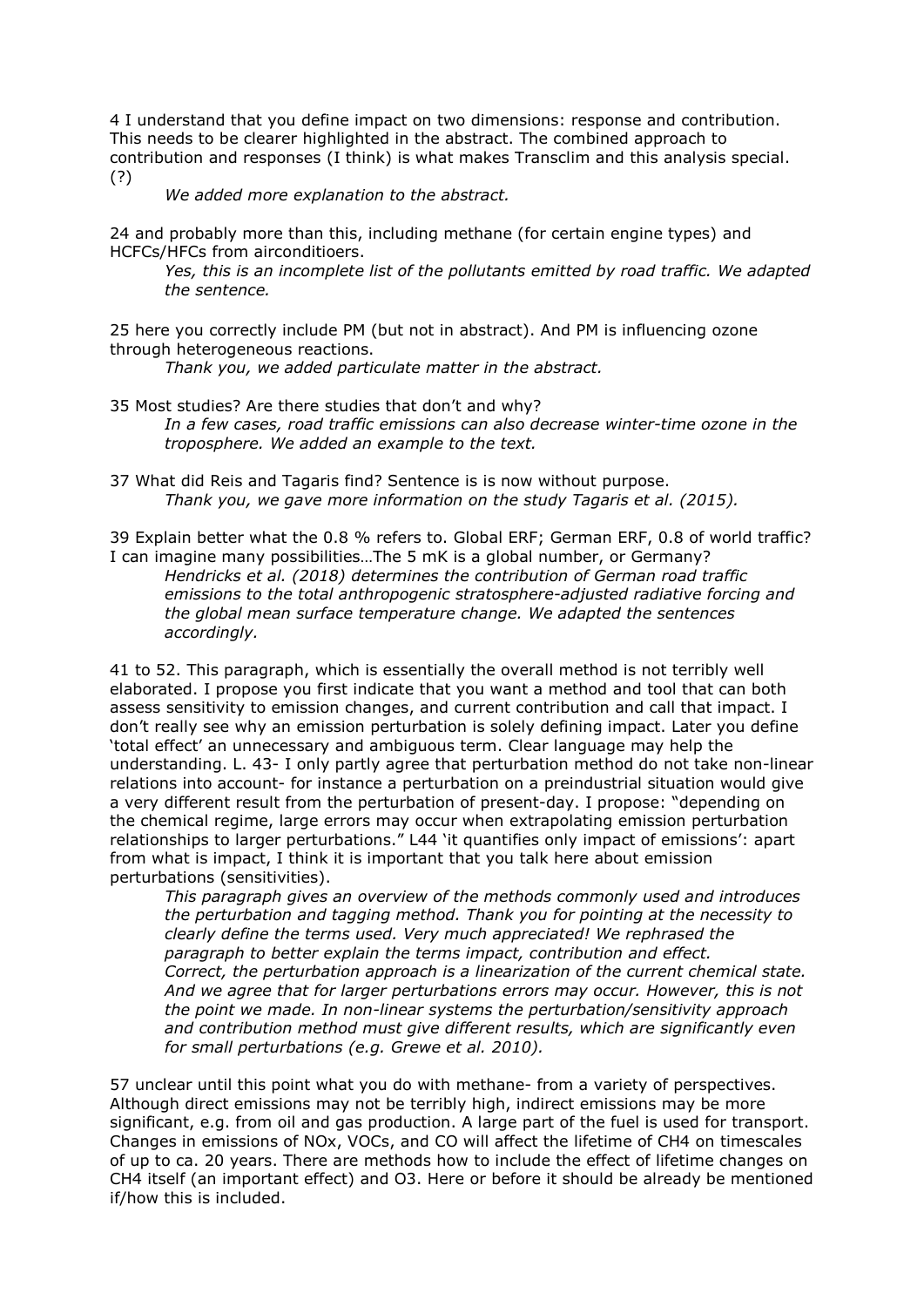TransClim computes the contribution of various emissions and precursors to the methane destruction and by that the contribution to methane lifetime as well as changes caused by OH changes. Methane as an ozone precursor is not yet regarded. Direct emissions of methane from road traffic are small and thus neglected. We added this information to the introduction.

73 The graph is not extremely informative, as it doesn't provide much insight in 1) the scale of emission perturbation (grid, region, world?), the type of perturbation (annual, monthly, all components together, or separate, size of perturbation), time scale of effects, equilibrium or transient…. Is this figure needed?

We deleted the figure and rephrased the paragraph. It gives an overview of how TransClim works and thus guides the reader through the method section.

89 This section is in part not requirements but rather a description of assumptions. Rename?

We have formulated requirements which are important for the performance of TransClim. We actually tested various methods in Rieger (2018) and the algorithm which performs the best is presented in this manuscript. Here we only refer to the results in terms of conclusions. We have reformulated the text to clarify this.

## 93 where is CH4?

This study focuses on the effect of road traffic emissions on ozone. The effect on methane is a side aspect which is evaluated for German road traffic emissions in table 5. The requirements are similarly applicable to methane.

97 As explained before, most models consider non-linearity. The point is that the nonlinear response to changes should be computed within I a certain margin of accuracy.

Most response models which are available in this research field do not consider the non-linear behaviour of the tropospheric ozone chemistry (see conclusion). They assume a linear relationship between emission change and ozone change. Consequently, it is important that TransClim regards this non-linearity. As you mentioned, it is further important that the deviations between the results computed by TransClim and EMAC remain low. This condition is covered by requirement (6). Please see also our comment above.

98 Explain why you think the choice of these big continental scale regions is appropriate for the problems that need to be quantified.

The emission regions are chosen in such a way that the climate effect of road traffic emissions from different part of the world can be evaluated. The sourcereceptor relations differ for different regions. This set of emission regions is not fix. If there is a desire to refine the emission regions over a particular region, then new emission variation simulations need to be performed with EMAC and integrated to the LUTs of TransClim. On purpose, we build up the algorithm of TransClim very flexible, so the integration of new emission regions is very easy (see also section 2.4.2 and conclusion). We added further explanation to section 2.4.2. Besides, there is a large difference in local air quality responses and climate impact responses. These emission regions are not applicable for air quality assessments.

l03 Again here: calculate is one thing, but with which accuracy. Is this ERF or RF. In either case to what extent is this state of the art and method?

We consider the stratosphere-adjusted radiative forcing here. The stratosphereadjusted radiative fluxes are calculated by the global chemistry-climate model EMAC which is a state-of-the-art model. The question how accurate can the algorithm of TransClim determine the stratosphere-adjusted radiative forcing is evaluated later in the manuscript in section 3 "Model evaluation".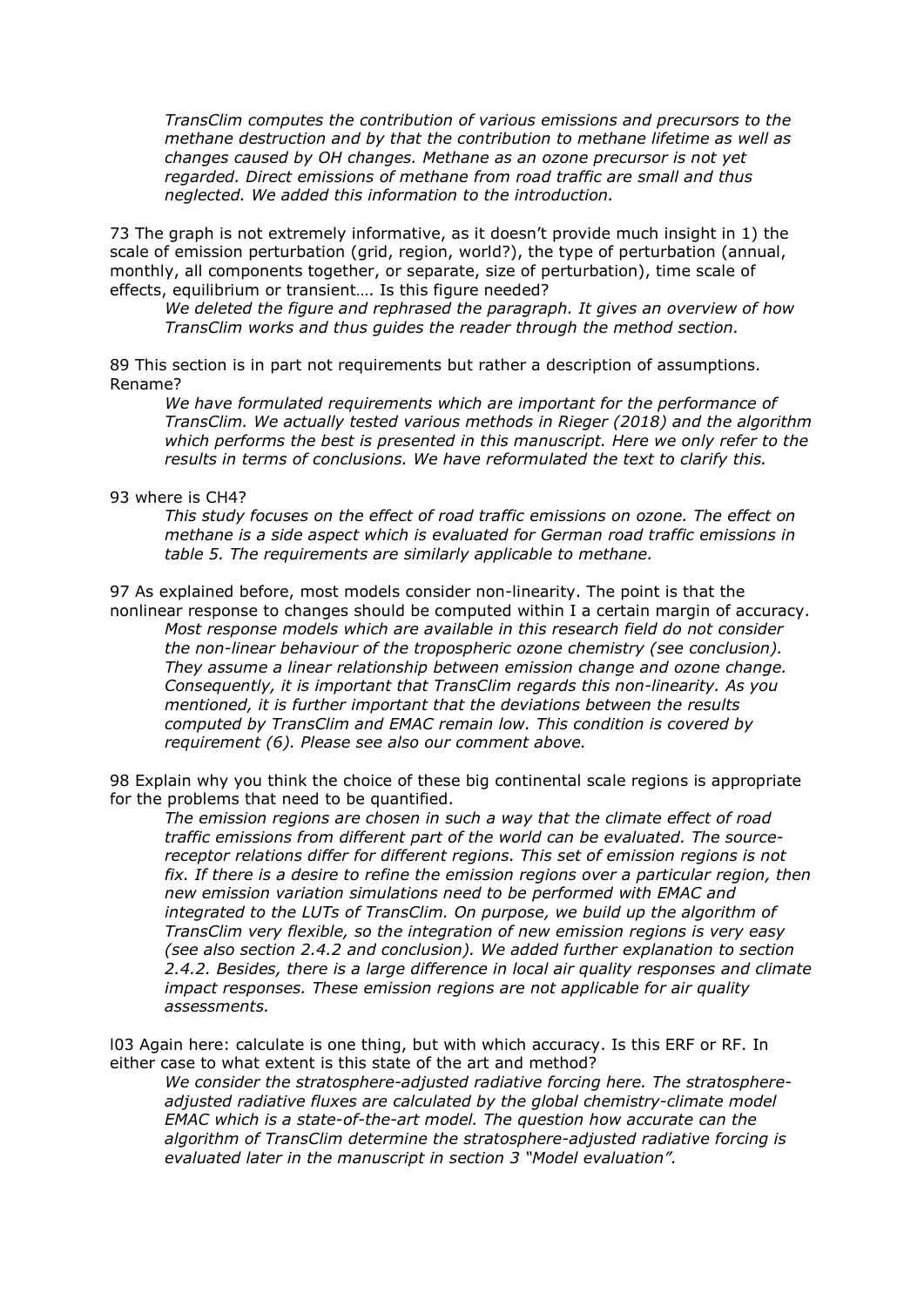105 Background refers to a hypothetical situation without (transport?) emissions. Is this what is meant. Or do you rather mean that the large ozone trajectory according to socioeconomic and technological assumptiosn as used in the climate community should be considered. Also note that the RCps are now superseded by SSPs (with some consequences for emission trajectories). This is not a major issue for the concept, but this could be mentioned somewhere.

As suggested by reviewer 2, we omitted this point here to focus on the points which TransClim is able to do. We added the consideration of the background ozone concentrations as future improvements of TransClim in the conclusion section.

107 this is about specifying efficiency and accuracy.

Yes, this is correct. But the response model has to be efficient and provide low errors; otherwise it does not provide an additional benefit. Thus, efficiency and accuracy is a requirement for the algorithm.

111 (Figure 2). Please clarify if the red dots are representing what has be done in terms of perturbations. In this case it may be a bit problematic that not more perturbation lower than 1 have been implemented, as in several world regions this may be the overall trajectory that emissions are going already, and will even more so go in future. It is also not very clear how the point 6 is taken into account (changing baseline ozone).

The red dots are just a sketch of the emission scaling and do not represent the actual emission variation simulations. These can be found in table 2 now. We indicated this in the text. As mentioned in the conclusion, the requirement 6 could not be regarded by this algorithm and will be investigated in future studies.

131 what is a standard computer? What do you calculate for an emission scenario, each year, every 10 years?

Here, a standard computer describes a work station, in contrast to a high performance computing system. We noted this in the text as well. The runtimes are given for an arbitrary emission scenario in one emission region. The runtimes are not depended on the emission scenario, but on the number of performed interpolations which depend on the number of considered emission regions.

138-146 in an earlier part of the text it should already be explained what problems need to be solved, and why these large regions are appropriate for this.

The current set of emission regions is not fix. If needed, additional emission variation simulations can be performed with EMAC for smaller emission regions. We added application examples for TransClim in the introduction.

156-169 Again some further rationale for this model set-up should be provided. Nowadays (2021) 2.8x2.8 doesn't look very state-of-the art (e.g. look at the Van Dingenen paper (2018), that use a 1x1 resolution. Is the high vertical resolution needed in view of the course horizontal resolution? Why 'free running' (I assume you mean not constrained by (re-) analysed data?)- where there could be clear advantages of putting some constraints- e.g using prescribed SST or nudging. Is the explanation in l. 176?

In terms of resolution, the model we used has a simulation resolution compared to CMIP models from ACCMIP (Lamarque et al. Geosci. Model Dev., 6, 179–206, 2013, www.geosci-model-dev.net/6/179/2013/) as well as for the new runs in ACCMIP, which are currently published. EC-Earth3-AerChem (van Noje et al. 2021, https://gmd.copernicus.org/articles/14/5637/2021/) has a  $2^{\circ}$  by  $3^{\circ}$ resolution for chemical tracer transport.

Yes, free running is referring to a climate simulation, where the atmospheric circulation is calculated by the primitive equations and not prescribed by atmospheric winds etc. This is now explained in the text.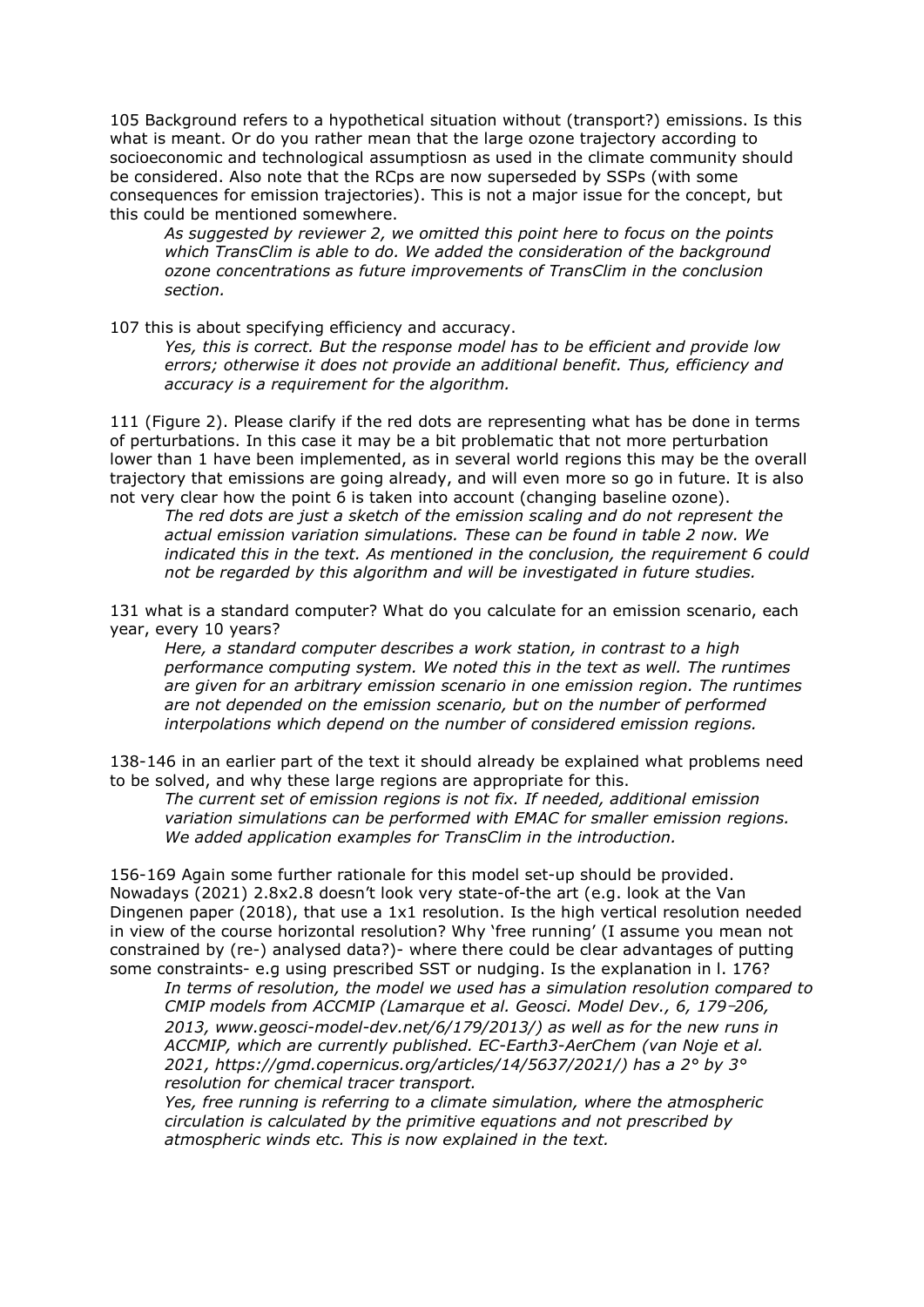176 I have no idea what a QCTM mode is- abbreviations need to be duly explained We repeated the explanation of the abbreviation here again and further referred to the paragraph above where this abbreviation was explained.

173-184. Overall this makes a sound impression, it would help the reader to explain why this is important, and what kind of 'improvements' are found compared to more conventional 'off-line' calculation of radiative forcing.

We reformulated the whole paragraph.

185 MaccCity (if I remember well based on EDGAR3) is pretty old by now- and goes up to2000 (?). I understand that the development of this paper has been taken a while, but there are now inventories like EDGAR5, CEDs that have updated emissions with more recent years.

MACCity provides emission data for anthropogenic and biomass burning for the period 1990 - 2010. It is based on the data set ACCMIP and RCP8.5. In this study, we provide a data set for the LUTs for the year 2010. However, the approach used in TransClim is very flexible. So it is easy to extend the LUT with more emission variation simulations of more recent years.

195 see similar information in Van Dingenen. Thank you for this hint. We added the reference to the manuscript.

198 Can you specific how many simulations are available, and also how the change baseline according to RCP was considered? As a first dimension?

For each emission region, 21 emission variation simulations have been performed. We added this information and an additional table (table 2) to the manuscript. The current setup of TransClim is not able to consider changes of ozone background concentrations. This will be regarded in future studies, as discussed in the conclusions.

247 This synthetic emission is instructive, intuitively I would say that one can still expect problem in Northern Europe (as well as western Europe, Germany) where 'titration' effects can mess up the analysis.

As the evaluation of this test case shows, TransClim reproduces the results obtained by EMAC very well. In the source region Europe, the errors remain below 0.3%. In particular, over Northern Europe, TransClim underestimates the EMAC results at most. But still, the errors are so small that they do not hamper the applicability of TransClim. While titration is an important aspect for air quality assessments, we focus on the climate impact here.

250 What results are you talking about here? SARF globally for one year?

As suggested by reviewer 2, we deleted figure 6. It showed the tropospheric  $O_3$ and  $O_3$ <sup>tra</sup> columns in Dobson units obtained by TransClim and the relative errors towards EMAC. Now, Figure 5 shows the relative errors between TransClim and EMAC results and figure A1 in the appendix show the absolute values of the tropospheric  $O_3$  column, the tropospheric mean of OH and radiative flux of  $O_3$  at top of the atmosphere as well as the corresponding contributions.

254 are you really discussing O3 or the O3 RF?

The former text was related to  $O_3$  and its contributions of road traffic emission to ozone  $O_3$ <sup>tra</sup>. We rewrote the whole paragraph.

279 underestimation of what? I am not sure that 7 % deviation is 'very low', this could link to the specification section earlier

We rephrased the whole section.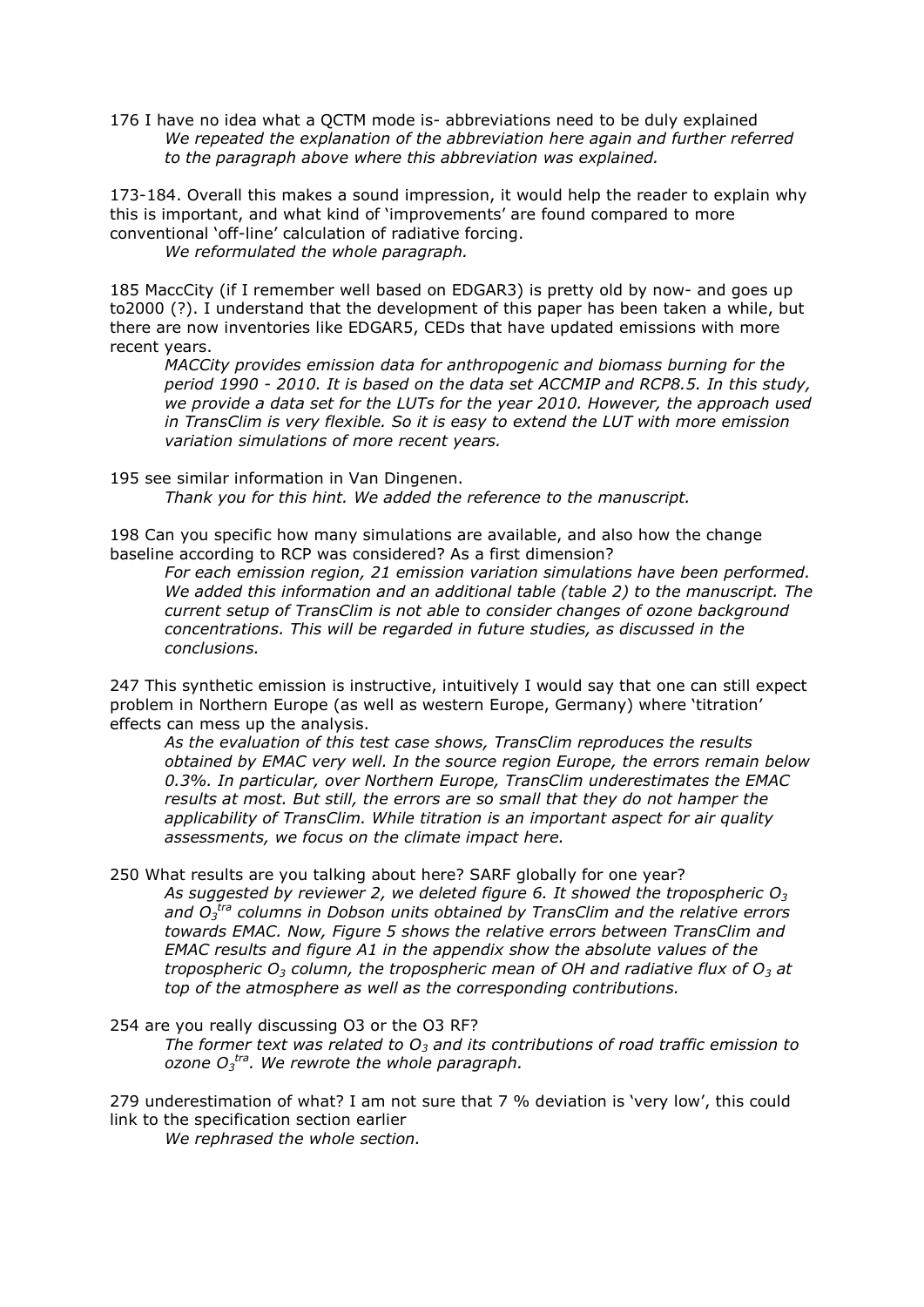285 Clarify whether these are transient simulations, equilibrium or something else? VEU1 simulations are equilibrium chemistry simulations for 2030 and the climate response is calculated transient based on the transient changes in emissions and the results of the equilibrium simulations.

296 I think it is a bit confusing to the readers to call it a German emission scenario and consequently apply it to all of Europe. Can the authors expand on the 'robust' signal issue? Is this an apparent drawback of having a model unconstrained by analysed meteorology?

Although the noise of the chemical perturbation is significantly reduced by the QCTM mode of EMAC, it may be still challenging to quantify the climate effect of a small signal resulting from a change in German road traffic emissions by the perturbation method. To avoid this problem, Hendricks et al. (2018) enhanced the signal and perturbed the European transport emissions. The climate response of German transport emissions is determined by downscaling the European response with the ratio of German to European NO<sub>x</sub> emissions. Hendricks et al. (2018) assess this scaling procedure as follows: "Estimating the German effect by this scaling procedure requires the assumption that the radiative forcing per emitted amount of pollutant is similar for the European and the German emissions. Since pollutants released over Europe usually experience vigorous mixing, uncertainties due to this assumption are probably small." We adapted the text.

299 In view of the previous remarks: perhaps for this paper it is not very necessary to highlight the Germany case- it sounds a bit like a 'patch' to me.

Agreed, the procedure might be seen as a 'patch'. The method that we apply here (TransClim) reduces the signal-to-noise ratio. And hence, TransClim is capable of addressing the effects of German emissions, only. Although the global impact is minor, it is still of interest to compare different climate mitigation options. Therefore, we would like to keep this passage. We refer to the differences between European and German emission effects in e.g. table 5. In addition this information is necessary to understand the reply wrt. the referee's comment for line 393.

- 300 Finally CH4. But what is done with this information? German road traffic emissions influence not only the tropospheric ozone but also the lifetime of methane. Both are important greenhouse gases. We added this intention to the text.
- 322 3 years. Clarify if you mean 3 years from a transient simulation, or what? VEU1 Simulations are equilibrium chemistry simulations for the year 2030. The resulting climate response is determined transient (see in detail comment above).
- 393 'only' is normative language. 24 % seems high. How is it comparing gto the specs? TransClim reproduces the ozone radiative forcing of European road traffic obtained by EMAC very well. Here, the deviation is only 4 %. But for German road traffic, the deviation is significantly larger (24%). However, this can be taken as a benchmark, because this deviation is caused by the different methods how the climate effect of German road traffic emissions is determined: TransClim determines the climate effect by comparing a simulation with German road traffic emissions to a simulation without German road traffic emissions. In VEU1, the climate effect of German road traffic emissions is determined by downscaling the European climate effect (see also above).

346-350 Indeed interesting, but unfortunately without explanation. We added a possible explanation.